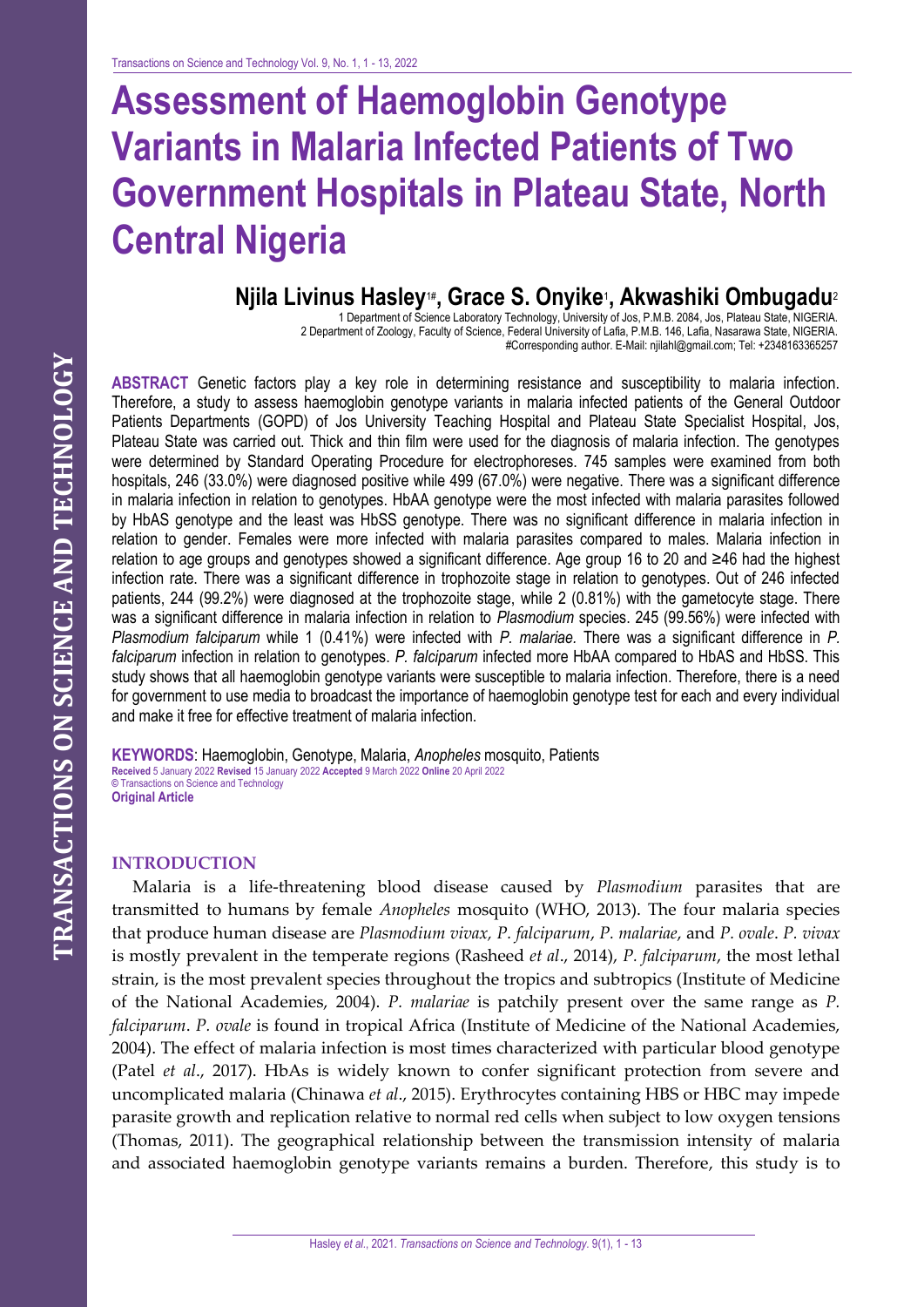assess the haemoglobin genotype variants in malaria infected patients attending Jos University Teaching Hospital and Plateau State Specialist Hospital, Jos Plateau State.

### **MATERIALS AND METHODS**

#### *The Study Areas*

Jos University Teaching Hospital (JUTH) is located on latitude  $9^{\circ}$  54<sup> $\prime$ </sup>0<sup> $\prime$ </sup>N longitude  $8^{\circ}$ 57´34.7˝E in Lamingo Jos East and Plateau State Specialist Hospital, Jos, Nigeria, is located between Latitude 8° 24´N and Longitude 8°32´E in Jos North.

#### *Ethical Clearance*

The study protocol was submitted and approved by the Jos University Teaching Hospital (JUTH/DCS/ADM/127/XXV/308) and Plateau State Specialist Hospital (NHREC/09/23/2010b) ethical committee, before the kick-start of the study.

#### *Sampling period*

Samples collection was carried out between the periods of June 2017 to October 2018.

#### *Study Population*

The population size in respect to this study comprised patients of all ages and sex diagnosed with malaria parasites, attending JUTH and Plateau State Specialist Hospital. The population was found at the General Outdoor Patients Department (GOPD).

#### *Sample Size*

A total of 499 blood samples of the population was required using the formula recommended by Cochran (1963).

#### *Sample Method*

Patients of the General Outpatient Department (GOPD) were sampled for onward enrolment into the study.

*Exclusion criteria:* Patients whose blood were not tested for malaria.

*Inclusion criteria:* Patients who were febrile and tested for malaria using thick and thin blood smear and microscopy.

#### *Sample Collection*

The blood samples brought from the GOPD in an EDTA bottle to prevent clotting, for the diagnosis of malaria parasites were collected.

#### *Clinical and Laboratory Diagnosis of Malaria Parasites*

Immediately, thick and thin blood films were prepared by making a blood smear with diameter of thick smear 12mm, amount of blood for thick smear was 6µl, area covered by the thick blood smear was 113.14mm<sup>2</sup>, Amount of blood for thin smear was 2µl. The blood films were allowed to air dry, placed on a staining rack and flooded with approximately 1ml Giemsa stain for 10 minutes, it was then allowed to stand for 30minutes, washed with water and allowed to air dry. The films were examined under an oil immersion microscope objective (100x). Parasitaemia was determined for febrile patients who tested positive for *Plasmodium*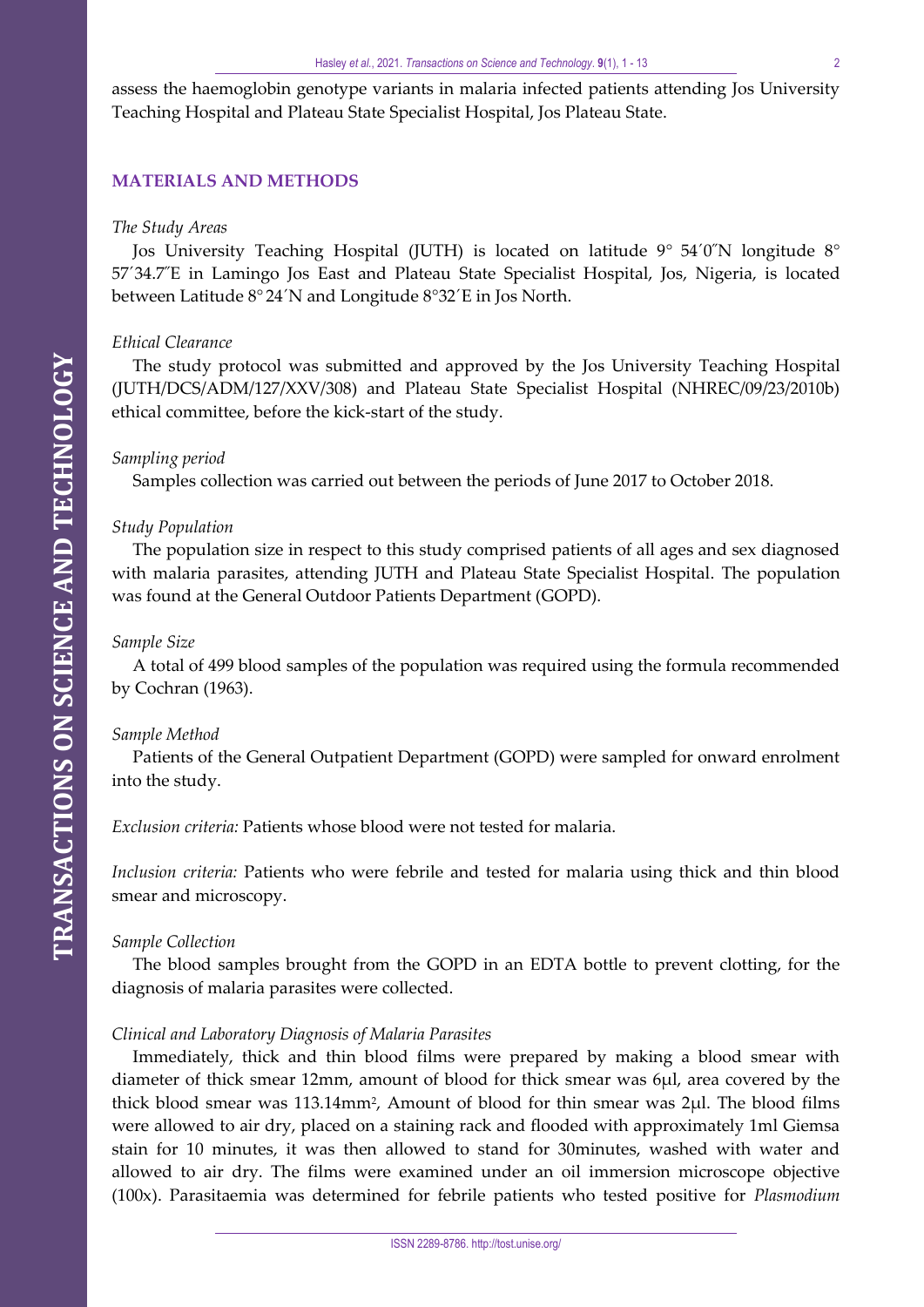species by counting the number of parasites (asexual forms only) against 200 white blood cells (WBC). Counting was done using hand tally counters. The number of parasites per microliter of blood was calculated. The genotypes were determined by Standard Operating Procedure for electrophoreses.

#### *Statistical Analysis*

Data obtained were expressed in simple percentages and analyzed using R Console software (Version 3.2.2). Pearson's Chi-square test was used to compare the proportion of malaria infection in relation to genotypes, age groups, gender, infective stages as well as *Plasmodium*  species. P-values < 0.05 were considered statistically significant**.**

#### **RESULTS AND DISCUSSION**

The comparison of malaria infection on haemoglobin genotype variants of infected patients attending Plateau Hospital in relation to age, showed a significant difference ( $\chi^2$  = 131.68, df = 2, P < 0.0001) as shown in Table 1. Out of 163 infected patients, 27 individuals representing 16.56% of the age group ≥46 with HbAA genotype represented with 18(15.13%) were the most infected with malaria parasites, followed by age group 16-20 with HbAA genotypes represented with 18 (15.13%) and the least was age group 1-5 with HbAA genotypes represented with 4 (3.36) as shown in Table 1. This may be as a result of gradual decrease of immunity against malaria infection with increasing age upon repeated infection. This contradict with the result of Coker *et al*. (2001) where prevalence of malaria parasitaemia was highest (50.7%) in 16-20 years age group and declined in older groups. The study also established that haemoglobin genotype AA is more susceptible to malaria infection than all other hemoglobin variants. This is because HbAA has normal haemoglobin (both in structure and in quantity) with a higher oxygen binding capacity, thereby enhancing the parasites replication process as reported by Akanbi *et al*. (2010). The findings of this study are slightly lower, in the case of HbAA and HbSS, than previous research (Opara *et al.,* 2006) that reported the degree of susceptibility of different genotypes to malaria to be AA (92.3%), AS (5.1%), and SS (2.6%). HbAS is widely known to confer significant protection from severe and uncomplicated malaria (Bougouma *et al.,* 2012). However, the protective effect is not applied to people with sickle cell disease who are more vulnerable to malaria.

In this study, the comparison of malaria infection on haemoglobin genotype variants of infected patients attending Plateau Hospital and JUTH showed a significant difference in relation to age. This is in accordance to Schwartz *et al.* (2001), who recorded that different immune responses related to age may be responsible for the different outcomes. The age groups 16-20 and ≥46 with HbAA genotypes respectively were the most infected with malaria parasites, this correlates with the research carried out by Charchuk *et al*. (2015) that reported 68% malaria prevalence in age 5-19 and attributed that to under-nutrition which led to low immunity. The high number of infections recorded at age 16-20 could be because of immunological and hormonal factors (Lalloo *et al.,* 2016). In the older patients the prevalence rate can be associated with lowering of immunity with age and the seeking of medical attention only when it is affordable or in severe cases. Irregular prevalence was observed in this study, which is in contrast with the findings of Nwokolo (2017) that reported a progressive increase in prevalence as the age increases. The study is in accordance with the research of Nebe *et al*. (2002) who recorded predominant infection rate in adolescents.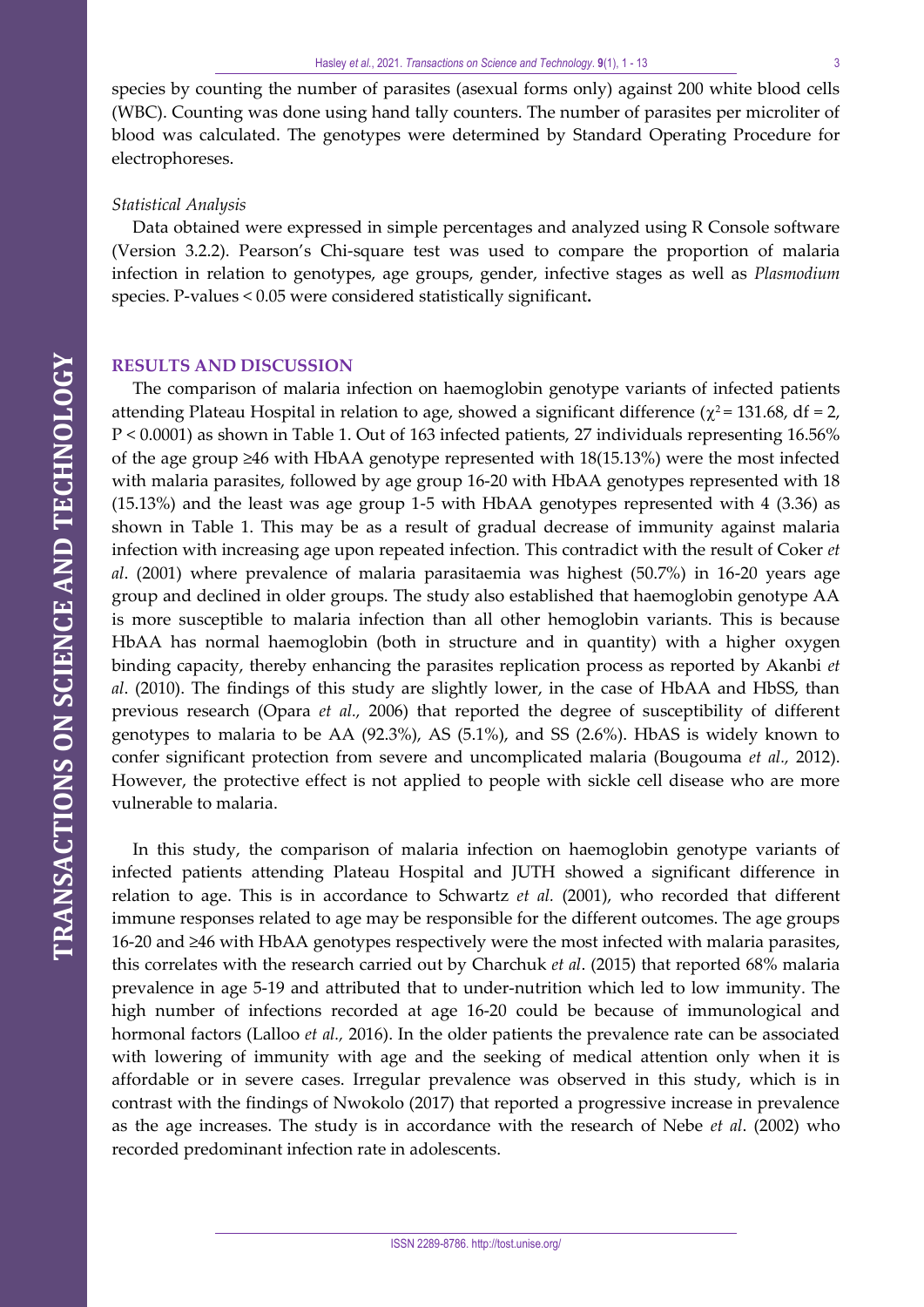Most of the patients had mild (+) parasite load of 73 (20.4%) and moderate (++) load with 66 (18.4%) whereas severe (+++) parasite load was the least with 24 (6.7%) as displayed in Table 1. This may be attributed to the time this study was carried out which was the dry and cold season with little or no favorable weather condition for the malaria vector and thus transmission of malaria in the study area was low compared to raining season.

The comparison of malaria infection on haemoglobin genotype variants of infected patients attending JUTH in relation to age showed a significant difference ( $\chi^2$  = 73.542, df = 2, P < 0.0001) as shown in Table2. Out of 83 infected patients, 14 individuals representing 16.87% of the age groups 1-5 and ≥46 with HbAA genotypes represented with 10(15.87) and 14(22.22) respectively were the most infected with malaria parasites, followed by age group 11-15 and 26-30 with HbAA genotypes represented with 8(12.70%) and the least was age group 1-5 with HbAA genotypes represented with  $1(1.59)$  as shown in Table 2. Most patients had moderate  $(++)$ parasite load 39 (27.7%), followed by mild (+) parasite load with 29 (20.6%) and those with severe (+++) parasite load were the least with 15 (10.6%) as showed in Table 2. This may have been influenced by division of labour, leisure patterns, and sleeping arrangements leading to different patterns of mosquito exposure for men and women. However, females with HbAA, HbAS, and HbSS genotypes were more infected with malaria parasites than males with HbAA, HbAS and HbSS genotypes respectively. This may be related to the habit of exposing their body and thus making it easy for mosquito parasitic activity (Akanbi *et al*., 2010).

Malaria infection on haemoglobin genotype variants of infected patients attending Plateau Hospital in relation to gender showed a significant difference ( $\chi^2$  = 74.343, df = 2, P < 0.0001). The breakdown of result revealed that females with HbAA, HbAS, and HbSS genotypes were more infected with malaria parasites than males with HbAA, HbAS and HbSS genotypes respectively as shown in Table 3. Similarly, more females were found to be infected with mild, moderate and severe parasitic load compared with males (Table 3). However, the disease prevalence was slightly higher in females with 46% prevalence rate than males 44%. This is in accordance with the work of Nwokolo (2017) who reported more females being infected than males, but contradicts Dawaki *et al*. (2016) who reported prevalence rate to be higher in males than in females. The study also contradicts that of Williams *et al*. (2005) where males had a higher malaria parasite infection rate than females.

The high prevalence rate of malaria infection reported in this study as relating to female can be associated with the role female gender play in the society, women who get up before dawn to perform household chores are exposed to mosquitoes and consequently to malaria infection. Similarly, more females were found to be infected with mild, moderate and severe parasitic load compared with males in the two hospitals. This can be associated with their socio-economical behavior as it relates to poor hygiene, exposure of the body, delay in treatment, severity of the illness at admission (coma, shock, high fever etc.).

On the other hand, the comparison of malaria infection on haemoglobin genotype variants of infected patients attending JUTH in relation to gender showed a significant difference ( $\chi^2$  = 67.797,  $df = 2$ ,  $P < 0.0001$ ) as shown in Table 4. The result also revealed that females with HbAA, HbAS, and HbSS genotypes were more infected with malaria parasites than males with HbAA, HbAS and HbSS genotypes respectively as shown in Table 4. Similarly, more females were found also found to be infected with mild, moderate and severe parasitic load compared with males (Table 4). Most of the patients had mild (+) parasite load, 73 (44.8%), followed by moderate (++) parasitic load, 66 (40.5%) and those with severe (+++) parasite load were the least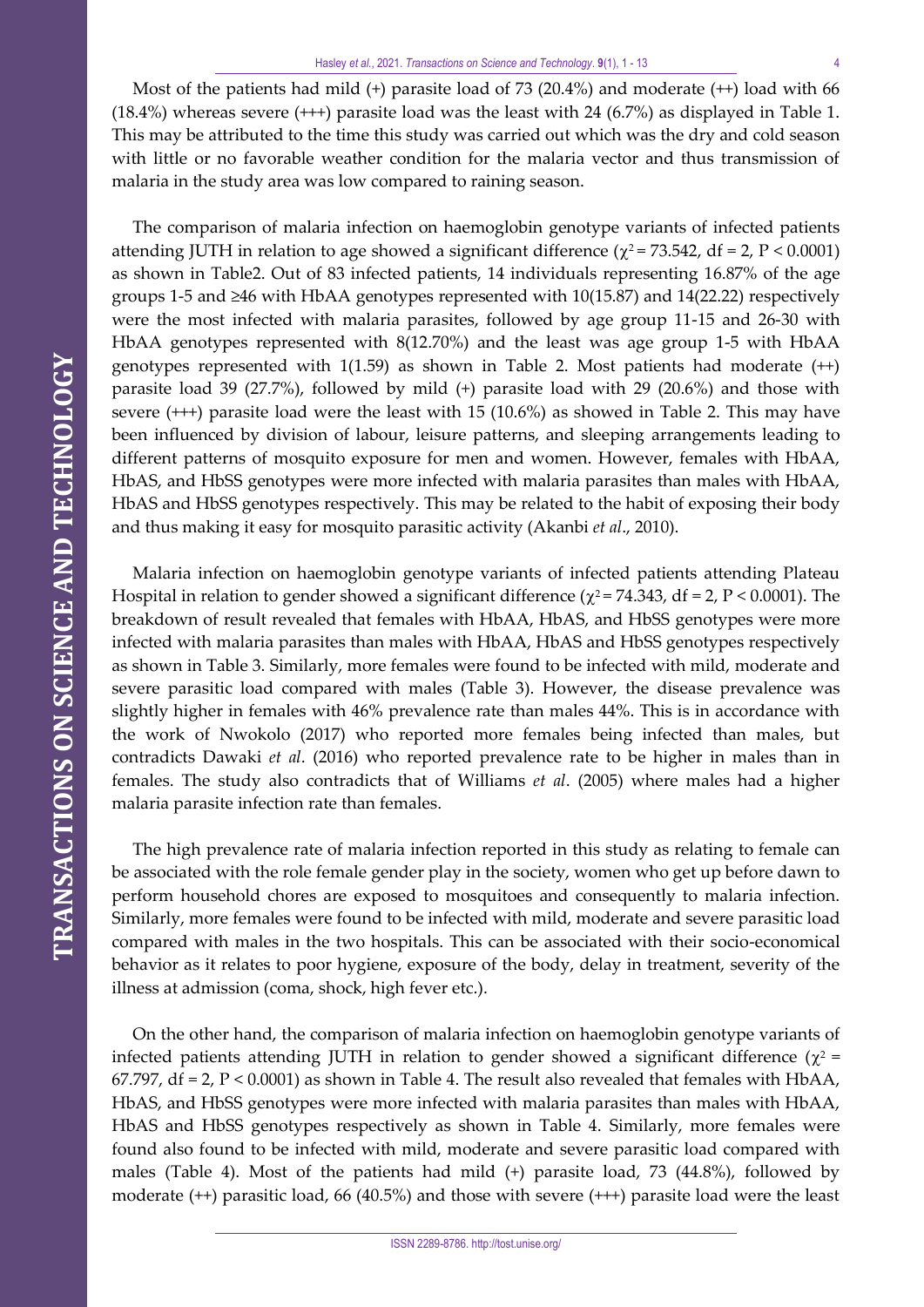24 (14.7%). The high rate of parasite load in mild and moderate observed in this study could be due to the season the study was carried out, that is within the months of October and November when there was very little or no rain, therefore absence of numerous mosquito breeding sites and thus reduction in their parasitic activity. The cases of malaria can be attributed to stress, irrigation, congestion and man-made water bodies that create breeding sites for malaria vectors.

The results of this study show 58.9% patients were infected with malaria parasites, of which the HbAA genotype were the most infected, 75.9%, followed by HbAS genotype, 22.9% and the least was HbSS genotype 1.2%. The normal daily production of red blood cells (RBC) in a healthy adult is about 0.25 mL/kg and the average lifespan of the cells is about 120 days (Liumbruno *et al.,* 2009). The lifespan of the normal haemoglobin (HbAA) provides adequate time for the multiplication and replication of malaria parasites which takes 48-72hours to replicate and the presence of iron which supplies the parasites nutrients hence increasing it surveillance, this explains the susceptibility of the hemoglobin AA.

There was no record of gametocyte stage in the patients attending Plateau Hospital but rather all 163 individuals infected were diagnosed at the trophozoite stage. The absence of gametocyte stage in the patients attending Plateau Hospital may be attributed to the time taken in the trophozoite stage (asexual stage). Asexual replication continues with repeated release of newly formed merozoites for over 1-3 days, resulting in thousands of parasite-infected cells in the blood stream. These blood stage parasites cause the illness and symptoms associated with malaria that can last for months if not treated (Miller *et al.*, 2002).

The comparison of malaria infection on haemoglobin genotype variants in relation to trophozoite stage in the patients attending Plateau Hospital showed a significant difference ( $\chi^2$  = 131.68, df = 2,  $P$  < 0.0001) as shown in Table 5. The comparison of malaria infection on haemoglobin genotype variants in relation to trophozoite stage showed a significant difference in the two hospitals. Trophozoite stage, referred to as the erythrocytic stage (blood infection) infect all blood types with variations in the parasite load. A high number of patients with HbAA genotypes were diagnosed with trophozoite stages of the infection, followed by HbAS and HbSS genotypes in the two hospitals. This may be associated with the very efficient splenic retention of such non-adherent infected RBCs which is expected to result in a slower rise of *P. falciparum* parasitaemia in sickle-cell trait carriers (Sedina*et al*.*,* 2016). Most patients in Plateau hospital had mild trophozoite load, followed by moderate and severe in contrast to patients in JUTH which were observed to have moderate trophozoite load, followed by mild and the severe. The study area may be a contributing factor, with little or no mosquito breeding sites. Another factor could be that the patients who attended Plateau Hospital sought for medical attention immediately symptoms emerged.

High numbers of patients with HbAA genotypes were diagnosed with trophozoite stages of the infection, followed by HbAS and HbSS genotypes (Table 5). There was a significant difference ( $\chi^2$  = 15.901, df = 2, P = 0.0003524) in relation to trophozoite stage load. Most patients had mild trophozoite load, followed by moderate trophozoite load and severe trophozoite load as the least (Table 5).

The comparison of malaria infection on haemoglobin genotype variants in relation to infective stages in the patients attending JUTH showed a significant difference ( $\chi^2$  = 75.193, df = 1, P < 0.0001). Two patients with HbAA genotypes were diagnosed with gametocyte stage while trophozoite stage was recorded in 81 patients with HbAA genotypes having the highest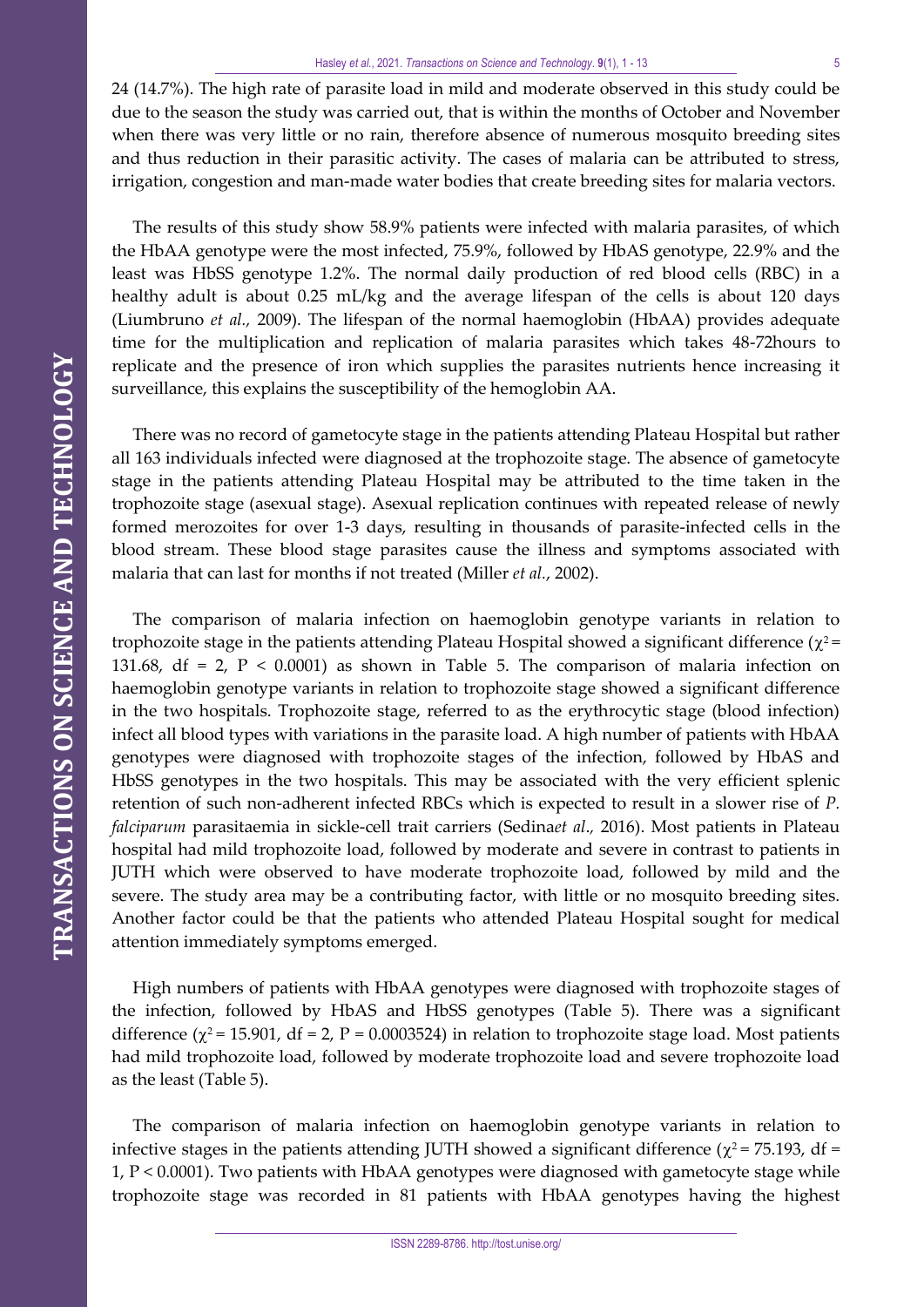followed by HbAS and HbSS genotypes (Table 6). There was a significant difference ( $\chi^2$  = 15.753,  $df = 2$ ,  $P = 0.0003795$ ) in relation to trophozoite stage load in infected patients attending JUTH (Table 6). Most patients were observed to have moderate trophozoite load, followed by mild trophozoite load and the severe trophozoite load was the least (Table 6). There was reoccurrence of malaria infection in patients around November even after treatment which may be attributed to the inefficiency of anti-malarial drugs to clear the gametocytes stage of infection by *Plasmodium* sp. This helps in completing the malaria cycle and thus continuous transmission of malaria parasites. This finding correlates with the research carried out by Bousema and Draukeley (2011). Gametocytes are cleared relatively slowly from the blood so they accumulate with respect to asexual parasites and can predominate in chronic infections. The gametocytes of *P. falciparum* malaria are relatively insensitive to most anti-malarial drugs whereas the gametocytes of the other human malaria parasites are considered as drug sensitive as their asexual counterparts.

The comparison of malaria infection on haemoglobin genotype variants in relation to *Plasmodium* species showed a significant difference ( $\chi^2$  = 295.23, df = 3, P < 0.0001) in patients attending Plateau Hospital as shown in Table 7. The result revealed that *P. falciparum* infected all haemoglobin genotypes but mostly the HbAA genotypes followed by HbAS and the least was HbSS genotypes. *P. falciparum* load in the patients were mostly mild (+) followed by moderate (++) and severe (+++) as shown in Table 7. *P. malariae*only infected patients with HbAA genotypes with moderate (++) load (Table 7). Similarly, the comparison of malaria infection on haemoglobin genotype variants in relation to *Plasmodium* species showed a significant difference ( $\chi^2$  = 46.81, df = 2, P < 0.0001) in patients attending JUTH as shown in Table 8. The breakdown of the result showed that *P. falciparum* infected all haemoglobin genotypes but mostly the HbAA genotypes followed by HbAS and the least was HbSS genotypes. The comparison of malaria infection on haemoglobin genotype variants in relation to *Plasmodium* species showed a significant difference in the two hospitals. There are different species of *Plasmodium* responsible for malaria disease and *P. falciparum* is known to causes 85% of malaria cases with an infection rate that occurs principally in tropical areas worldwide (Fadel, 2014). *P. falciparum* was found to infect all haemoglobin genotypes but mostly HbAA genotypes in patients of the two hospitals. The above result is in accordance with the findings of LaMonte *et al*. (2012) which reported that individuals have three microRNAs (miR-223, miR-451, let-7i) that are effective in reducing *P. falciparum* growth and replication, and the latter two are increased in HbAS and HbSS individuals when compared to HbAA individuals. The microRNAs are transformed into the parasite and are inserted into its mRNA in a method similar to trans-splicing or splice-leader trans-splicing, inhibiting translation and reducing *P. falciparum* growth. Therefore, HbAS and HbSS individuals have a genetic advantage over HbAA individuals. Infection with *P. falciparum* is more serious than infections with other malarial species owing to the high frequency of severe complications associated with it (Mangal *et al.,* 2017). Severe aneamia is the most common complication of *P. falciparum* infection (WHO, 2014). In this study, *P. falciparum* was responsible for the highest malaria infections in Plateau Specialist Hospital (Table 7). This is in accordance with the findings of Brooks *et al*. (2004), Tidi *et al*. (2013) and Sule *et al.* (2014). It could be due to the availability of mosquito vectors for the transmission of infection and suitable environmental conditions as well as within the mosquito for the multiplication of *P. falciparum*. This finding agrees with the research carried out by Abdul *et al*. (2014). The selection of blood type by *Plasmodium* species explains why there is no equal distribution with the different human species in malaria infection. *P. vivax* (Pv) infects the Duffy antigen that serves as the obligate transmembrane receptor for infection of red blood cells by the parasite during the 1970s. *P. vivax* is not common in Africa since they rarely express the Duffy antigen and therefore are resistant to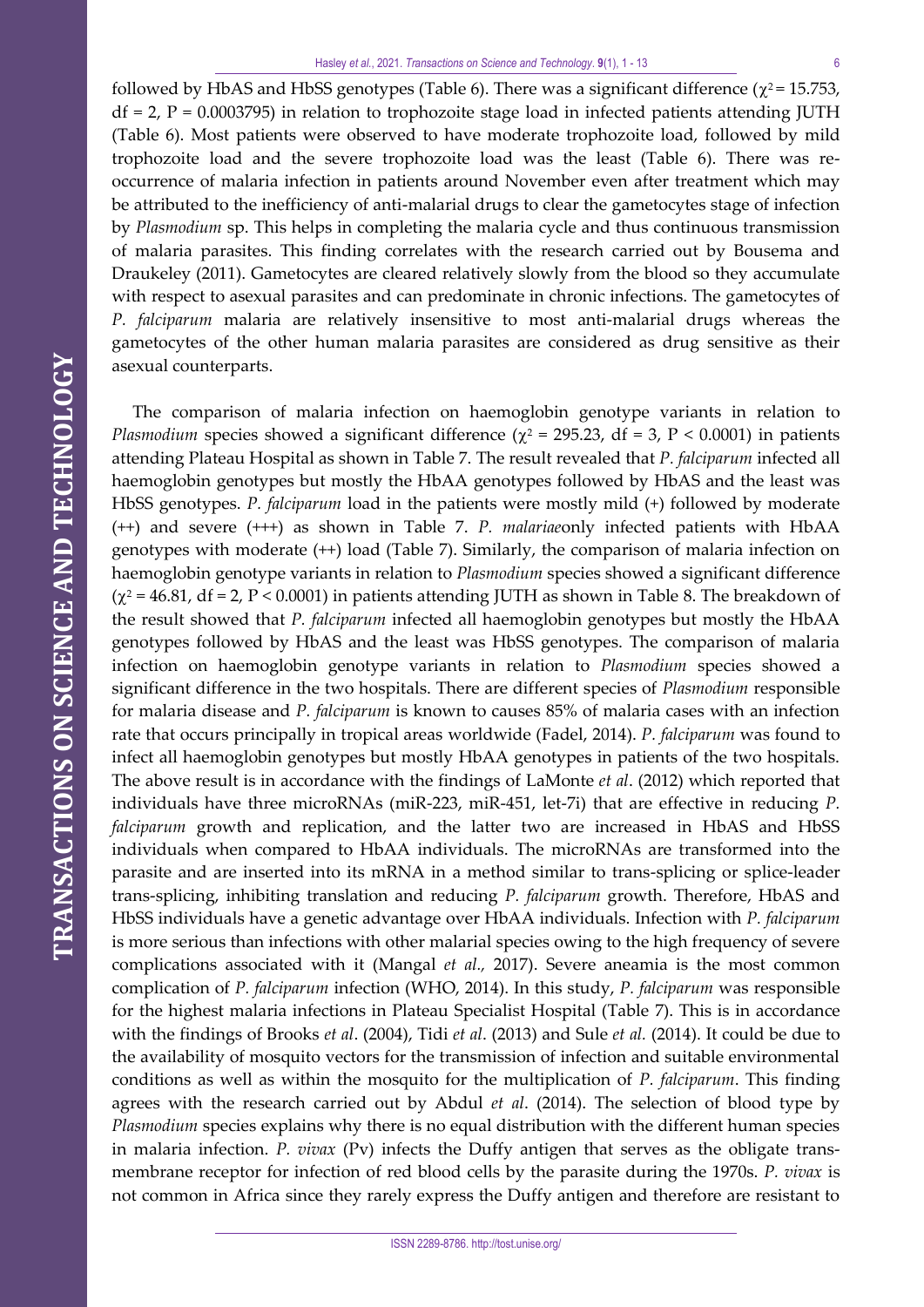its infection (Howes *et al*., 2015). *P. malariae* and *P. ovale* prefers leucocytes and young red blood cells than the old blood cells (Snow *et al*., 2005). However, there was a case of *P. malariae* in October which indicates that the weather was suitable for its parasitic activity and was detected in the blood type AA which could have been in its new form. *P. falciparum* infected all genotypes but mostly the AA genotypes, 118 (72.8%), followed by AS, 43 (26.5%) and the least infected was patient with SS genotype, 1 (0.6%).

*P. falciparum* load in the patients were mostly moderate (++) followed by mild (+) and severe (+++) as shown in Table 8. In this study *P. falciparum* load in the patients was mostly mild (+) followed by moderate (++) level and its severity (+++) was low. *P. malariae* only infected patients with AA genotype and its load was at moderate  $(++)$  level. Current epidemiological data overwhelmingly indicates that *P. falciparum* is the predominant malaria pathogen across most of sub-Saharan Africa (WHO, 2014). This correlates with the result in this study from Jos University Hospital in Plateau State that recorded *P. falciparum* as being responsible for 100% malaria infection. In this study, *P. falciparum* infected all genotypes but mostly the HbAA genotypes 63(75.9%), followed by the HbAS 19 (22.9%) and the least infected was patient with SS genotype 1(1.2%). *P. falciparum* load in the patients was mostly moderate (++) level followed by mild (+) level and its severity (+++) was low.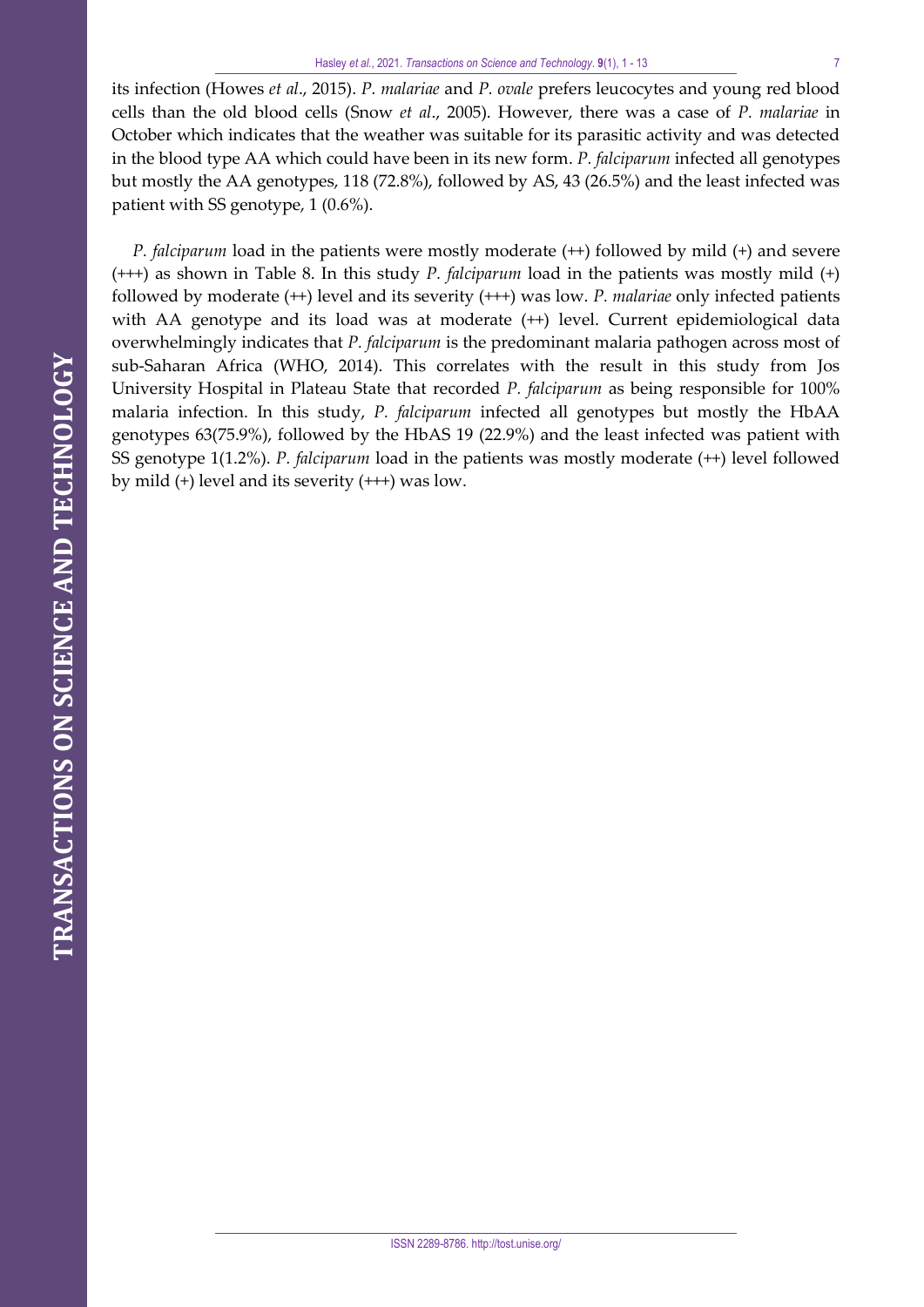|              |                | <b>Parasite Load</b> |                |     | No. Examined   |                |           | No. Infected $\frac{0}{0}$ |           |                 | . F<br>Total No.                    |
|--------------|----------------|----------------------|----------------|-----|----------------|----------------|-----------|----------------------------|-----------|-----------------|-------------------------------------|
| Age group    | $\pm$          | $++$                 | $^{+++}$       | AA  | <b>AS</b>      | <b>SS</b>      | AA        | <b>AS</b>                  | <b>SS</b> | <b>Examined</b> | Infected $\left(\frac{0}{0}\right)$ |
| $1-5$        | 3              |                      |                | 5   | 4              | $\Omega$       | 4(3.36)   | 1(2.33)                    | 0(0)      | 9               | 5(3.07)                             |
| $6 - 10$     | 5 <sup>5</sup> | 2                    | $\mathfrak{Z}$ | 10  | $\overline{4}$ | $\overline{0}$ | 8(6.72)   | 2(4.65)                    | 0(0)      | 14              | 10(6.13)                            |
| $11 - 15$    | 9              | 10                   | 3              | 17  | 8              | $\theta$       | 14(11.76) | 8(18.60)                   | 0(0)      | 25              | 22(13.50)                           |
| $16 - 20$    | 10             | 12                   | $\overline{2}$ | 27  | 21             | $\theta$       | 18(15.13) | 6(13.95)                   | 0(0)      | 48              | 24(14.72)                           |
| $21-25$      | 11             | 8                    | 3              | 25  | 20             | $\overline{0}$ | 17(14.29) | 5(11.63)                   | 0(0)      | 45              | 22(13.50)                           |
| $26 - 30$    | 11             | $\overline{2}$       | 5              | 36  | 29             | $\overline{0}$ | 15(12.61) | 3(6.98)                    | 0(0)      | 65              | 18(11.04)                           |
| 31-35        | 7              | 5                    | -1             | 17  | 17             |                | 8(6.72)   | 4(9.30)                    | 1(100)    | 35              | 13(7.98)                            |
| $36 - 40$    | 5 <sup>5</sup> | 8                    | $\mathbf{0}$   | 16  | 14             | $\theta$       | 10(8.40)  | 3(6.98)                    | 0(0)      | 30              | 13(7.98)                            |
| $40 - 45$    | 3              | 6                    | $\overline{0}$ | 12  | 11             | $\mathbf{0}$   | 7(5.88)   | 2(4.65)                    | 0(0)      | 23              | 9(5.52)                             |
| $\geq 46$    | 9              | 12                   | 6              | 37  | 27             | $\overline{0}$ | 18(15.13) | 9(20.93)                   | 0(0)      | 64              | 27(16.56)                           |
| Total $(\%)$ | 73             | 66                   | 24             | 202 | 155            | 1              | 119(100)  | 43(100)                    | 1(100)    | 358             | 163(100)                            |

**Table 1.** Malaria Infection in General Outdoor Patients Department of Plateau Hospital in Relation to Age Groups and Genotypes

# **Table 2.** Malaria Infection in Patients Visiting JUTH in Relation to Age Groups and Genotypes

| <b>Parasite Load</b> |                | No. Examined   |                  |                |                | No. Infected $\frac{0}{0}$ | <b>Total No.</b> | <b>Total No.</b> |           |          |                 |
|----------------------|----------------|----------------|------------------|----------------|----------------|----------------------------|------------------|------------------|-----------|----------|-----------------|
| Age group            | ÷              | $++$           | $^{+++}$         | AA             | <b>AS</b>      | <b>SS</b>                  | AA               | <b>AS</b>        | <b>SS</b> | Examined | Infected $(\%)$ |
| $1-5$                | $\mathbf{0}$   | 1              | $\mathbf{1}$     | $\overline{2}$ | 3              | $\mathbf{1}$               | 1(1.59)          | 0(0)             | 1(100)    | 6        | 2(2.41)         |
| $6 - 10$             | $\overline{4}$ | 8              | 2 <sup>1</sup>   | 10             | 6              | $\boldsymbol{0}$           | 10(15.87)        | 4(21.06)         | 0(0)      | 16       | 14(16.87)       |
| $11 - 15$            | 4              | 6              | $\boldsymbol{0}$ | 12             | 5              | $\boldsymbol{0}$           | 8(12.70)         | 2(10.52)         | 0(0)      | 17       | 10(12.05)       |
| $16 - 20$            | $2^{\circ}$    | 6              | $\mathbf{0}$     | 6              | 10             | $\boldsymbol{0}$           | 5(7.94)          | 3(15.79)         | 0(0)      | 16       | 8(9.64)         |
| $21 - 25$            | 3              | $\overline{2}$ | $\mathfrak{Z}$   | $8\,$          | 5              | $\boldsymbol{0}$           | 7(11.11)         | 1(5.26)          | 0(0)      | 13       | 8(9.64)         |
| $26 - 30$            | $\overline{4}$ | 1              | $\overline{4}$   | 11             | $\overline{3}$ | $\boldsymbol{0}$           | 8(12.70)         | 1(5.26)          | 0(0)      | 14       | 9(10.84)        |
| 31-35                | $\overline{4}$ | $\overline{2}$ | $\mathbf{1}$     | 7              | 6              | $\boldsymbol{0}$           | 3(4.76)          | 4(21.06)         | 0(0)      | 13       | 7(8.43)         |
| $36 - 40$            | 3              | $\overline{0}$ | $\overline{0}$   | 5              | $\overline{4}$ | $\boldsymbol{0}$           | 2(3.18)          | 1(5.26)          | 0(0)      | 9        | 3(3.61)         |
| $40 - 45$            | 3              | 4              | $\mathbf{1}$     | $8\,$          | 4              | $\boldsymbol{0}$           | 5(7.93)          | 3(15.79)         | 0(0)      | 12       | 8(9.64)         |
| $\geq 46$            | $\overline{2}$ | 9              | $\overline{3}$   | 20             | 5              | $\boldsymbol{0}$           | 14(22.22)        | 0(0)             | 0(0)      | 25       | 14(16.87)       |
| Total $(\%)$         | 29             | 39             | 15               | 89             | 51             | $\mathbf{1}$               | 63(100)          | 19(100)          | 1(100)    | 141      | 83(100)         |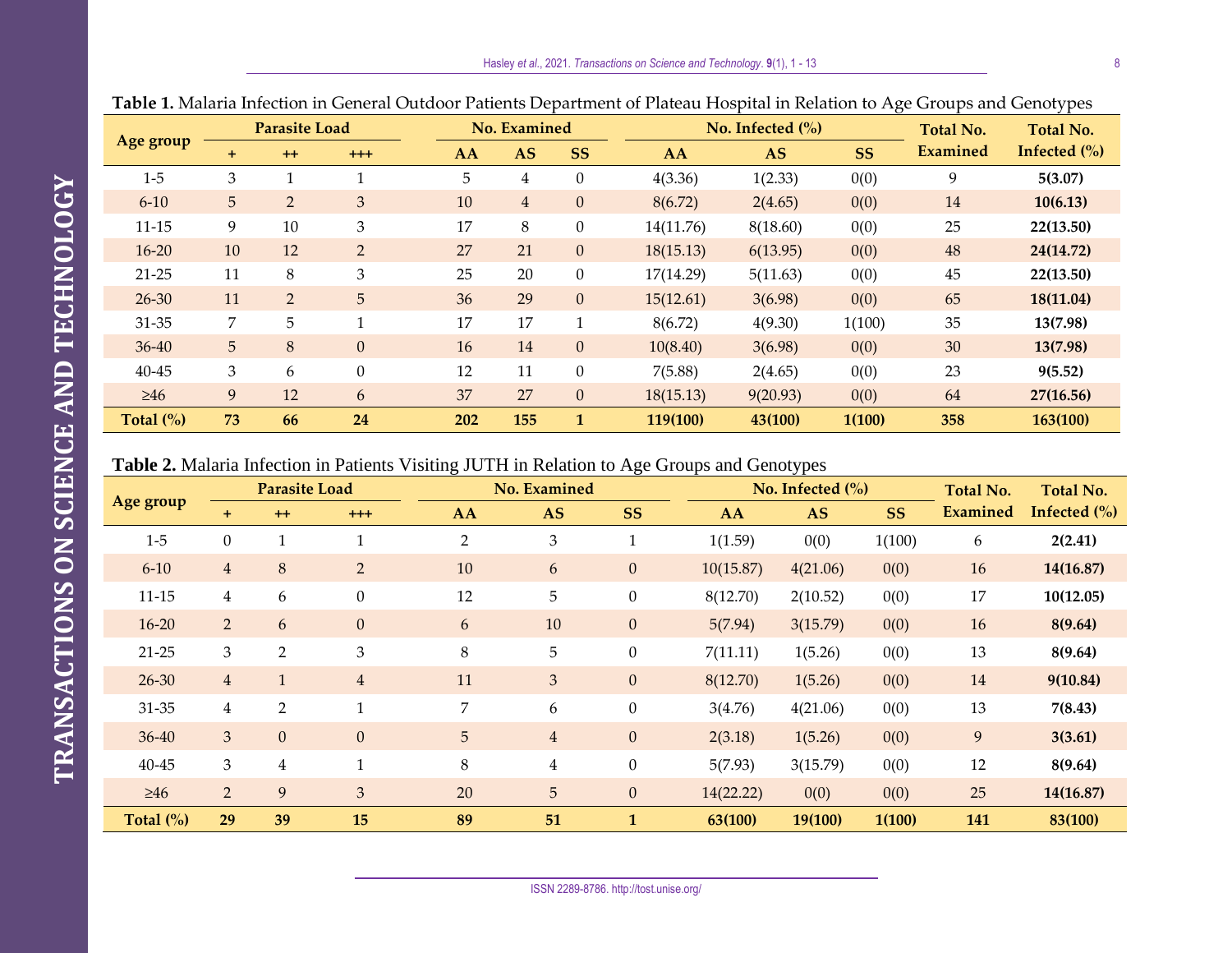#### **Gender Parasite Load No. Examined No. Infected (%)** Total No. <br> **Gender Reproduced Atlantic Connection Connection Connection Connection Connection Examined Total No. + ++ +++ AA AS SS AA AS SS Infected (%)** Female 32 64 8 127 96 1 71(59.66) 32(74.42) 1(100) 224 **104(63.80)** Male 43 10 6 75 59 0 48(40.34) 11(25.58) 0(0) 134 **59(36.20)**

**Table 3.** Malaria Infection in Patients Visiting Plateau Hospital in Relation to Gender and Genotypes

**Table 4.** Malaria Infection in Patients Visiting JUTH in relation to Gender and Genotypes

**Total (%) 75 74 14 202 155 1 119(100) 43(100) 1(100) 358 163(100)**

| Gender       | <b>Parasite Load</b> |         | <b>No. Examined</b> |     |    | No. Infected $(\%)$ |           |                | <b>Total No.</b> |          |                            |
|--------------|----------------------|---------|---------------------|-----|----|---------------------|-----------|----------------|------------------|----------|----------------------------|
|              | ÷                    | $^{++}$ | $^{++}$             | AA  | AS | SS                  | AA        | AS             | <b>SS</b>        | Examined | Infected $\left(\%\right)$ |
| Female       | 27                   | 22      | 10                  | -61 | 30 |                     | 50(71.43) | 8(61.54)       | 1(100)           | 92       | 59(70.24)                  |
| Male         | 16                   |         |                     | 28  | 21 |                     | 20(28.57) | 5(38.46)       | 0(0)             | 49       | 25(29.76)                  |
| Total $(\%)$ | 45                   | 28      | 13                  | 89  | 51 |                     | 70(100)   | <b>13(100)</b> | 1(100)           | 141      | 84(100)                    |
|              |                      |         |                     |     |    |                     |           |                |                  |          |                            |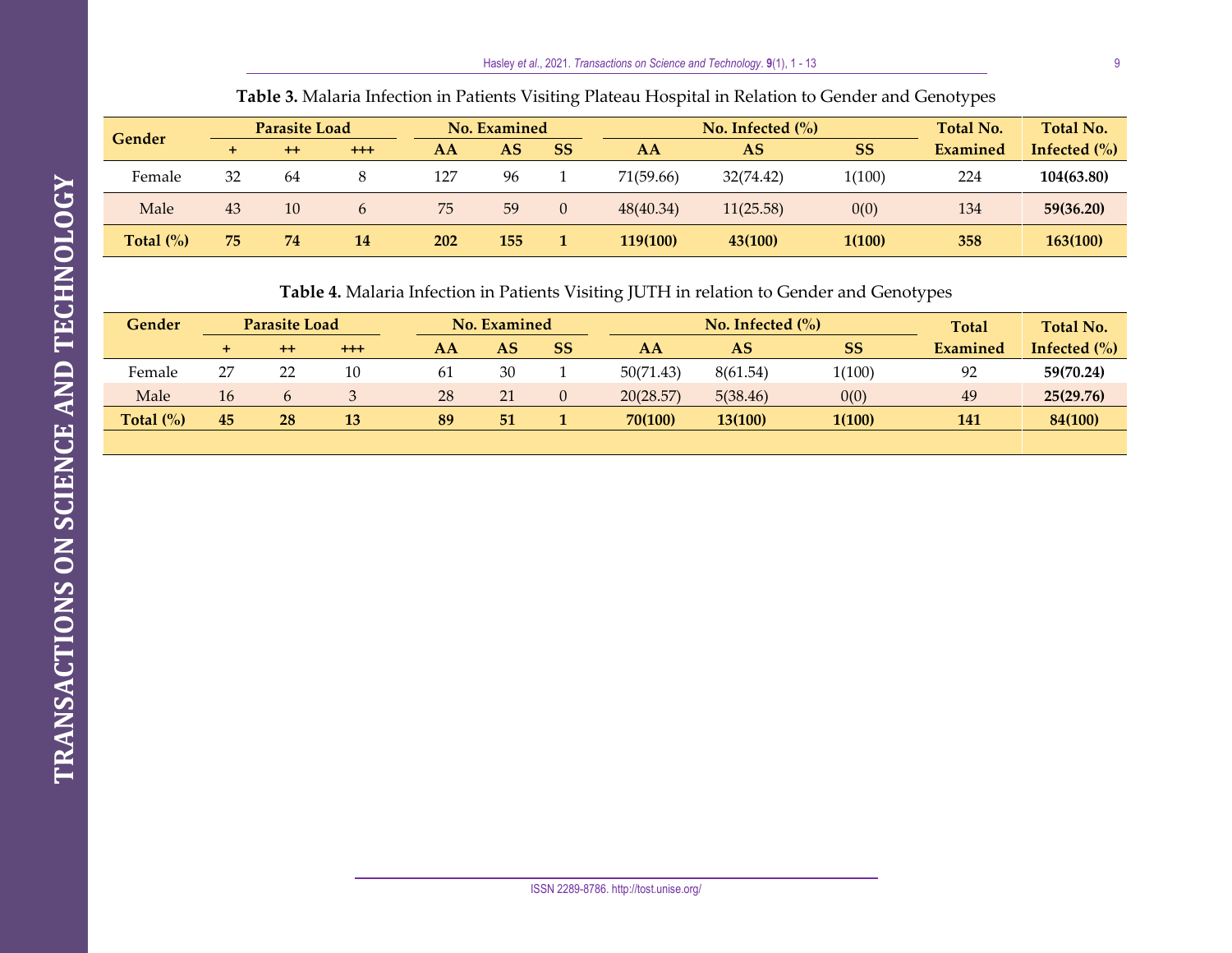**Table 5.** Malaria Infection in Patients Visiting Plateau Hospital in Relation to Infective Stages and Genotypes

| <b>Infective</b> |    | <b>Parasite Load</b> |         |           | No. Infected $\frac{6}{6}$ | <b>Total No. Examined</b> |          |
|------------------|----|----------------------|---------|-----------|----------------------------|---------------------------|----------|
| <b>Stage</b>     |    | $^{\mathrm{+}}$      | $^{++}$ | AΑ        | AS                         | SS                        | (%)      |
| Gametocyte       |    |                      |         | 0(0)      | 0(0)                       | 0(0)                      | 0(0)     |
| Trophozoite      | 73 | 66                   | 24      | 119 (100) | 43(100)                    | 1(100)                    | 163(100) |
| Total $(\%)$     |    |                      |         | 119 (100) | 43(100)                    | 1(100)                    | 163(100) |

**Table 6.** Malaria Infection in Patients Visiting JUTH in Relation to Infective Stages and Genotypes

|                        | <b>Parasite Load</b> |      |         |          | No. Infected $(\% )$ | <b>Total No. Examined</b> |           |
|------------------------|----------------------|------|---------|----------|----------------------|---------------------------|-----------|
| <b>Infective Stage</b> | ÷                    | $++$ | $+ + +$ | AA       | AS                   | <b>SS</b>                 | (%)       |
| Gametocyte             | 0                    | 0    |         | 2(3.2)   | 0(0)                 | 0(0)                      | 2(2.41)   |
| Trophozoite            | 29                   | 39   | 13      | 61(96.8) | 19(100)              | 1(100)                    | 81(97.59) |
| Total $(\%)$           |                      |      |         | 63(100)  | 43(100)              | 1(100)                    | 83(100)   |

**Table 7.** Malaria Infection in Patients Visiting Plateau Hospital in Relation to *Plasmodium* species and Genotypes

|                  | <b>Parasite Load</b> |          |          |            | No. Infected $(\% )$ | <b>Total No. Examined</b> |            |
|------------------|----------------------|----------|----------|------------|----------------------|---------------------------|------------|
| <b>Parasites</b> | ÷                    | $+$      | $+ + +$  | AA         | AS                   | <b>SS</b>                 | (%)        |
| P. falciparum    | 73                   | 65       | 24       | 118(99.16) | 43(100)              | 1(100)                    | 162(99.39) |
| P. malariae      | 0                    |          | $\Omega$ | 1(0.84)    | 0(0)                 | 0(0)                      | 1(0.61)    |
| P. ovale         | 0                    | $\theta$ |          | 0(0)       | 0(0)                 | 0(0)                      | 0(0)       |
| $P.$ vivax       | $\Omega$             | $\Omega$ | $\theta$ | 0(0)       | 0(0)                 | 0(0)                      | 0(0)       |
| Total $(\%)$     | 73                   | 66       | 24       | 119(100)   | 43(100)              | 1(100)                    | 163(100)   |

| Table 8. Malaria Infection in Patients Visiting JUTH in relation to Plasmodium species and Genotypes |  |  |  |
|------------------------------------------------------------------------------------------------------|--|--|--|
|------------------------------------------------------------------------------------------------------|--|--|--|

|                  | <b>Parasite Load</b> |          |          |          | No. Infected $(\% )$ |           |                                  |  |
|------------------|----------------------|----------|----------|----------|----------------------|-----------|----------------------------------|--|
| <b>Parasites</b> | $\ddot{}$            | $++$     | $+++$    | AA       | <b>AS</b>            | <b>SS</b> | <b>Total No.</b><br>Examined (%) |  |
| P. falciparum    | 29                   | 40       | 14       | 63 (100) | 19(100)              | 1(100)    | 83(100)                          |  |
| P. malariae      | $\Omega$             | $\Omega$ | $\theta$ | 0(0)     | 0(0)                 | 0(0)      | 0(0)                             |  |
| P. ovale         | $\Omega$             | $\Omega$ | $\Omega$ | 0(0)     | 0(0)                 | 0(0)      | 0(0)                             |  |
| $P.$ vivax       | $\theta$             | $\theta$ | $\theta$ | 0(0)     | 0(0)                 | 0(0)      | 0(0)                             |  |
| Total $(\%)$     | 29                   | 40       | 14       | 63(100)  | <b>19(100)</b>       | 1(100)    | 83(100)                          |  |

# **CONCLUSION**

The high prevalence of malaria parasites observed in haemoglobin genotype variant AA shows that they are susceptible to malaria infection which can be attributed to the presence of normal hemoglobin both in structure and quantity. As it is rich in iron, it enhances the replication of malaria parasites, with predominant infection rate in adolescents and old aged group. Females were rated with the highest number of infections in this study, which relates to the habit of exposing their body and thus making it easy for mosquito parasitic activity. In this light, Government and Non-Governmental Organizations should enlighten the public to know their blood genotype which brings them to the knowledge of their status and susceptibility to malaria parasitaemia. The World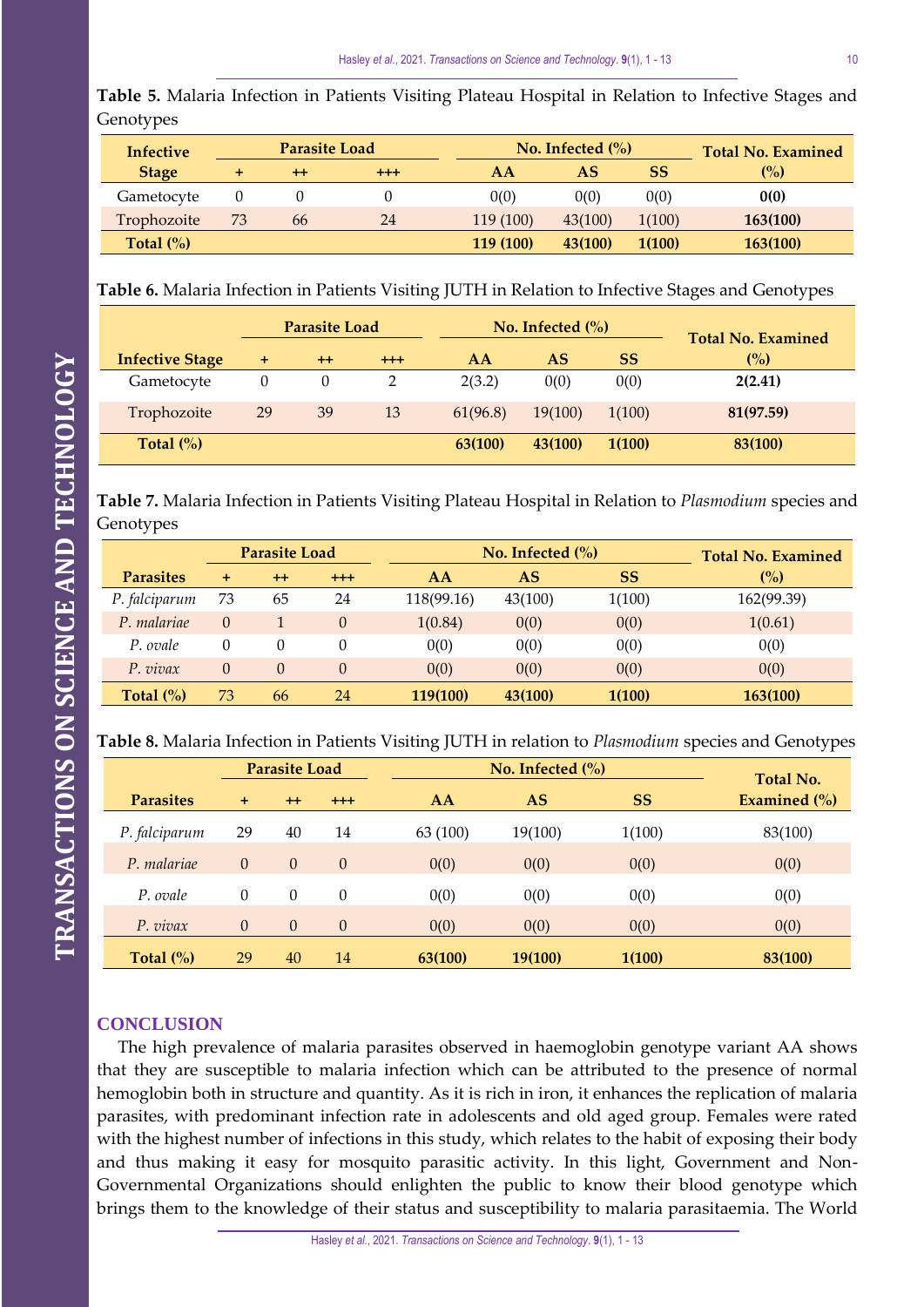health Organization and other health sectors should make effort in improving the efficacy of drugs to treat the gametocyte stage and at an affordable price, if malaria is to be knocked out with time. The public should also be encouraged on the importance of sanitizing their environment and the use of Insecticide Treated Nets (ITNs). Self-medication must be strongly discouraged and patients should be promptly treated immediately after confirmation of parasitaemia.

# **ACKNOWLEDGEMENT**

We are most grateful to the Management of Jos University Teaching Hospital and Plateau State Specialist Hospital for granting us the approval to carry out this research.

# **REFERENCES**

- 1. Akanbi, O. M., Badaki, J. A., Adeniran, O. Y. & Olotu, O. O. 2010. Effect of blood group and demographic characteristics on malaria infection, oxidative stress and heamoglobin Levels in South Western Nigeria. *African Journal of Microbiology Research,* 4(9), 877-880.
- 2. Bougouma, E.C., Tiono, A.B., Ouédraogo, A, Soulama, I., Diarra, A., Yaro, J.B., Ouédraogo, E., Sanon, S., Konaté, A.T., Nébié, I., Watson, N.L., Sanza, M., Dube, T.J.T. & Sirima S.B. 2012. Haemoglobin variants and *Plasmodium falciparum* malaria in children under five years of age living in a high and seasonal malaria transmission area of Burkina Faso. *Malaria Journal,* 11, 154- 159.
- 3. Bousema, T. & Drakeley, C. 2011. Epidemiology and infectivity of *Plasmodium falciparum* and *Plasmodium vivax* gametocytes in relation to malaria control and elimination. *Clinical Microbiology Review,* 24, 377–410.
- 4. Brooks, G. F., Butel, J. S. & Morse, S. A. 2004. *Medical Parasitology* (23rd edition). Boston: The McGraw-Hill Company, Inc. 818 pp
- 5. Charchuk, R., Houston, S. & Hawkes, M. T. 2015. Elevated prevalence of malnutrition and malaria among school-aged children and adolescents in war-ravaged South Sudan. *Pathogens and Global Health*, 109(8), 395–400.
- 6. Chinawa, J. M., Manyike, P. C., Aronu, A. E., Obu, H. A. & Chinawa, A. T. 2015. Sickle cell anaemia: Errors in haemoglobin genotyping: Impact on parents of children attending two hospitals in South East Nigeria. *Open Journal of Pediatrics*, 5(1), 7-11.
- 7. Cochran, W. G. 1963. *Sampling Techniques* (2 nd edition). New York: John Wiley and Sons, Inc.
- 8. Coker H. A. B, Chukwuani, C. M., Ifudu, N. O. & Aina, B. A. 2001. The malaria scourge concept in disease management. *Journal of Pharmacy,* 32, 19-49.
- 9. Dawaki, S., Al-Mekhlafi, H. M., Ithoi, I, Ibrahim, J., Atroosh, W. M., Abdulsalam, A. M., Sady, H., Elyana, F. N., Adamu, A. U., Yelwa, S. I., Ahmed, A., Al-Areeqi, M. A., Subramaniam, L. R., Nasr, N. A. & Lau, Y. 2016. Is Nigeria winning the battle against malaria? Prevalence, risk factors and KAP assessment among Hausa communities in Kano State. *Malaria Journal,* 15, 351.
- 10. Eksi, S., Morahan, B. J., Haile, Y., Furuya, T., Jiang, H., Ali, O., Xu, H., Kiattibutr, K., Suri, A., Czesny, B., Adeyemo, A., Myers, T. G., Sattabongkot, J., Su, X. Z. & Williamson, K. C. 2012. *Plasmodium falciparum* Gametocyte Development 1 (*Pfgdv1*) and Gametocytogenesis Early Gene Identification and Commitment to Sexual Development. *PLoS Pathogens,* 8(10), e1002964.
- 11. Fadel, H. 2014. *Plasmodium falciparum*. Pathology Outlines.com website. http://www.pathologyoutlines.com/topic/parasitologymalariapfalciparum.html. Last accessed on 9 March, 2022.
- 12. Schwartz, E., Sadetzki, S., Murad, H. & Raveh, D. 2001. Age as a risk factor for severe *Plasmodium falciparum* malaria in nonimmune patients. *Clinical Infectious Diseases*, 33(10), 1774-7.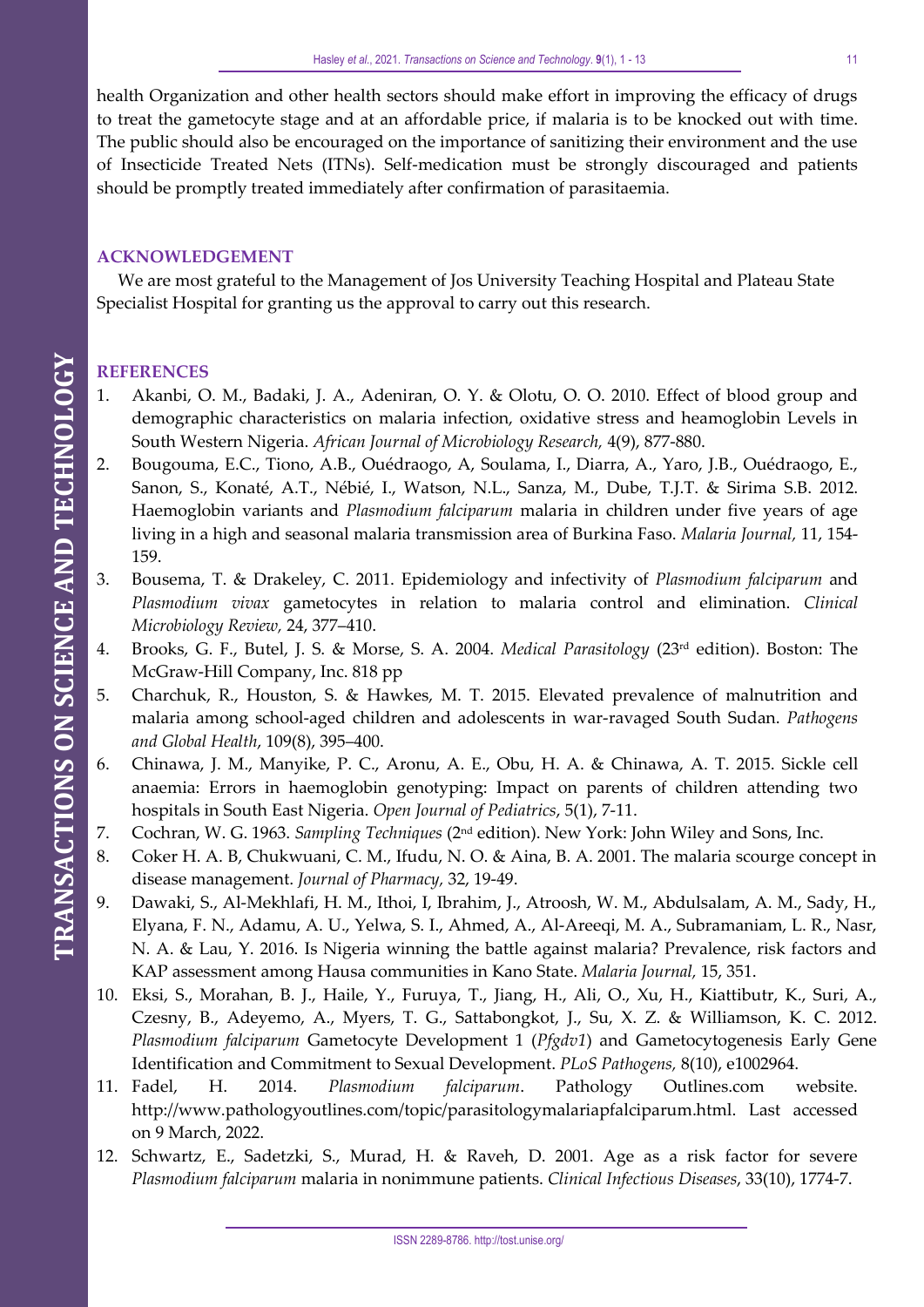- 13. Liumbruno, G., Bennardello, F., Lattanzio, A., Piccoli, P. & Rossetti, G. 2009. Recommendations for the transfusion of red blood cells. *Blood Transfusion* 7(1), 49–64.
- 14. LaMonte, G., Philip, N., Reardon, J., Lacsina, J. R., Majoros, W., Chapman, L., Thornburg, C. D., Telen, M. J., Ohler, U., Nicchitta, C. V., Haystead, T., & Chi, J. T. 2012. Translocation of sickle cell erythrocyte microRNAs into *Plasmodium falciparum* inhibits parasite translation and contributes to malaria resistance. *Cell Host and Microbe*, 12(2), 187–199.
- 15. Howes, R. E., Reiner, Jr. R. C., Battle, K. E., Longbottom, J., Mappin, B., Ordanovich, D., Andrew, J. T., Chris, D., Peter, W. G., Peter, A. Z., David, L. S. & Simon, I. H. 2015. *Plasmodium vivax* Transmission in Africa. *PLoS Neglected Tropical Diseases,* 9(11), 2-22.
- 16. Lalloo, D. G., Olukoya, P. & Olliaro, P. 2016. Malaria in adolescence: burden of disease, consequences, and opportunities for intervention. *International Journal of Malaria Research,* 6(12), 780-93.
- 17. Miller, L. H., Baruch, D. I., Marsh, K. & Doumbo, O. K. 2002. The pathogenic basis of malaria. *Nature*, 415(7), 673-679.
- 18. Institute of Medicine (US) Committee on the Economics of Antimalarial Drugs. 2004. *Saving Lives, Buying Time: Economics of Malaria Drugs in an Age of Resistance*. Washington (DC): National Academies Press (US).
- 19. Nebe, O., Adeoye, G.O. & Agomo, P. 2002. Prevalence and clinical profile of malaria among the coastal dwellers of Lagos state, Nigeria. *Nigerian Journal of Parasitology,* 23, 61-68*.*
- 20. Nwokolo, B. O. 2017. *Prevalence of Malaria Parasitaemia in relation to Blood groups among Febrile Patients who Sought Medical Attention at the 347 Nigeria Air Force Hospital Jos*. B.Sc. Thesis, University of Jos.
- 21. Opara, K. N., Atting, I. A., Ukpong, I. G., Nwabueze, A. A. & Inokon, I. I. 2006. Susceptibility of Genetic Indices to *Falciparum* Malaria in Infants and Young Children in Southern Nigeria. *Pakistan Journal of Biological Sciences,* 9, 452-456*.*
- 22. Patel, P., Bharti, P. K., Bansal, D., Raman, R. K., Mohapatra, P. K., Sehgal, R., Mahanta, J., Sultan, A. A. & Singh, N. 2017. Genetic diversity and antibody responses against *Plasmodium falciparum* vaccine candidate genes from Chhattisgarh, Central India: Implication for vaccine development. *PLoS ONE,* 12(8), 18-26.
- 23. Rasheed, A., Saeed, S. & Khan, S. A. 2014. Clinical and laboratory findings in acute malaria caused by various Plasmodium species. *The Journal of the Pakistan Medical Association*, 59(4), 220- 223.
- 24. Mangal, P., Mittal, S., Kachhawa, K., Agrawal, D., Rath, B., & Kumar, S. 2017. Analysis of the Clinical Profile in Patients with *Plasmodium falciparum* Malaria and Its Association with Parasite Density. *Journal of Global Infectious Diseases*, 9(2), 60–65.
- 25. Diakité, S. A. S., Ndour, P. A., Brousse, V., Gay, F., Roussel C., Biligui, S., Dussiot, M., Prendki, V., Lopera-Mesa, T. M., Traore, K., Konate, D., Doumbia, S., Cros, J., Dokmak, S., Fairhurst, R. M., Diakite, M. & Buffet, P. A. 2016. Stage-dependent fate of *Plasmodium falciparum*-infected red blood cells in the spleen and sickle-cell trait-related protection against malaria. *Malaria Journal,* 15, 482.
- 26. Sule, H. A., Idachaba, S. O. & Idoko, T. (2014). Susceptibility of Humans of The ABO Blood Groups to *P. falciparum* infection Among Patients Attending Ahmadu Bello University Clinic (Sickbay), Samaru-Zaria, Kaduna State, Nigeria. *Scholars Journal of Applied Medical Sciences,* 2(4C), 1305-1309.
- 27. Snow, R. W., Guerra, C. A., Noor, A. M., Myint, H. Y. & Hay, S. I. 2005. The global distribution of clinical episodes of *Plasmodium falciparum* malaria. *Nature*, 434(7030), 214–217.
- 28. Tidi, S. K., Amos, J. T. & Firyanda, E. 2013. Association between *Plasmodium* infection, Hemoglobin genotypes and Blood groups among under-five nomadic Fulani of Northeastern Nigeria. *International Journal of Malaria Research and Reviews,* 1(2), 7-11.